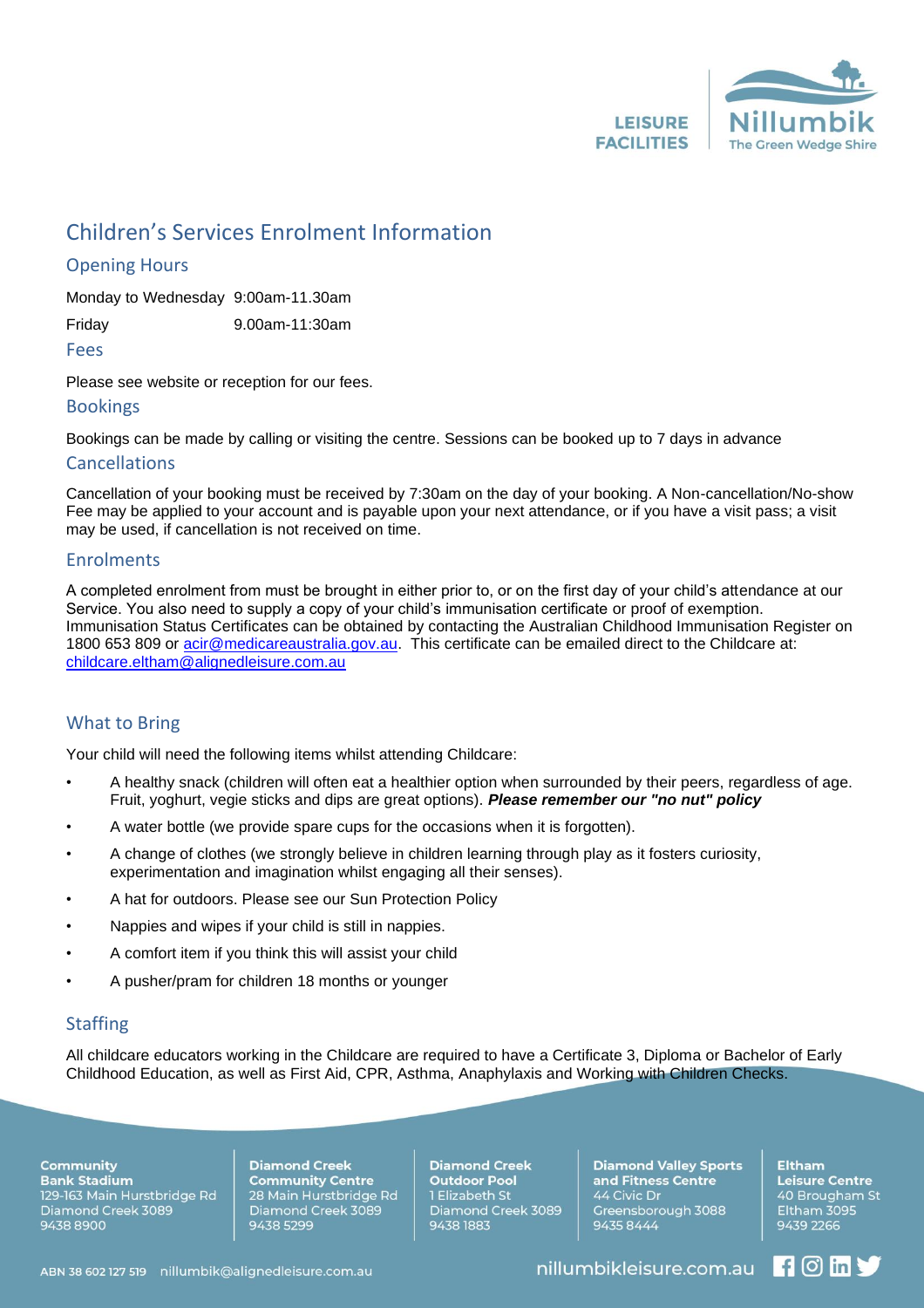

#### Programming

Our children's program is developed to accommodate the variety of ages and abilities of all children in our care and is based on The Victorian Early Years Learning and Development Framework. We aim to assist children to become independent learners through quality care and an educational program. Our team of Educators work together to develop a monthly program, that is reviewed and adapted on a daily basis to support the changing needs and interests of the children. Photographic reflections are displayed in our reflection journal. Parental input is highly valued at our service. Please speak with Educators, and we will implement your ideas where possible.

#### Policies

The following Policies and Procedures are available to view at Eltham Leisure Centre's Children's Service.

- Childcare Policy
- Enrolment Policy
- Payment of Fees Policy and Fee Schedule
- Arrival and Departure Policy
- Anaphylaxis Policy
- Illness and Infectious Diseases Policy
- Interactions with Children Policy
- Sun Protection Policy
- Complaints Policy
- Childcare Evacuation Procedure
- **Medical Conditions Policy**

#### Behaviour Guidance

The techniques we use when dealing with children's behaviour are obviously going to be different than those used at home. Our aim is to provide children with a positive atmosphere and to establish opportunities for recognizing and reinforcing appropriate behaviour. When children understand the reasons for limits they are more likely to follow them. Teaching children the reasoning for a limit helps them to gain a better understanding of why the limit is put in place. A copy of our behaviour management policy is available on out entrance communication board, or by contacting staff.

### Delivery and Collection of Children

The safety of the children in our care is of the utmost importance. Children are only permitted to be collected by a person who has been listed on a child's enrolment form. For more details or to add additional people to this list after enrolment has commenced, please see one of our Childcare Educators.

### Children's Health and wellbeing-

To minimise the spread of potentially *infectious diseases* between children, and centre staff, Child Care Educators may exclude children who they deem too ill to attend. This is at the discretion of the Educators and Centre Management. More information is available in our Infectious Diseases Policy.

#### **Community Bank Stadium**

129-163 Main Hurstbridge Rd<br>Diamond Creek 3089 9438 8900

**Diamond Creek Community Centre** 28 Main Hurstbridge Rd Diamond Creek 3089 9438 5299

**Diamond Creek Outdoor Pool** 1 Elizabeth St Diamond Creek 3089 9438 1883

**Diamond Valley Sports** and Fitness Centre 44 Civic Dr Greensborough 3088 94358444

**Leisure Centre** 40 Brougham St Eltham 3095 9439 2266

 $\blacksquare$   $\blacksquare$   $\blacksquare$   $\blacksquare$ 

**Eltham** 

nillumbikleisure.com.au